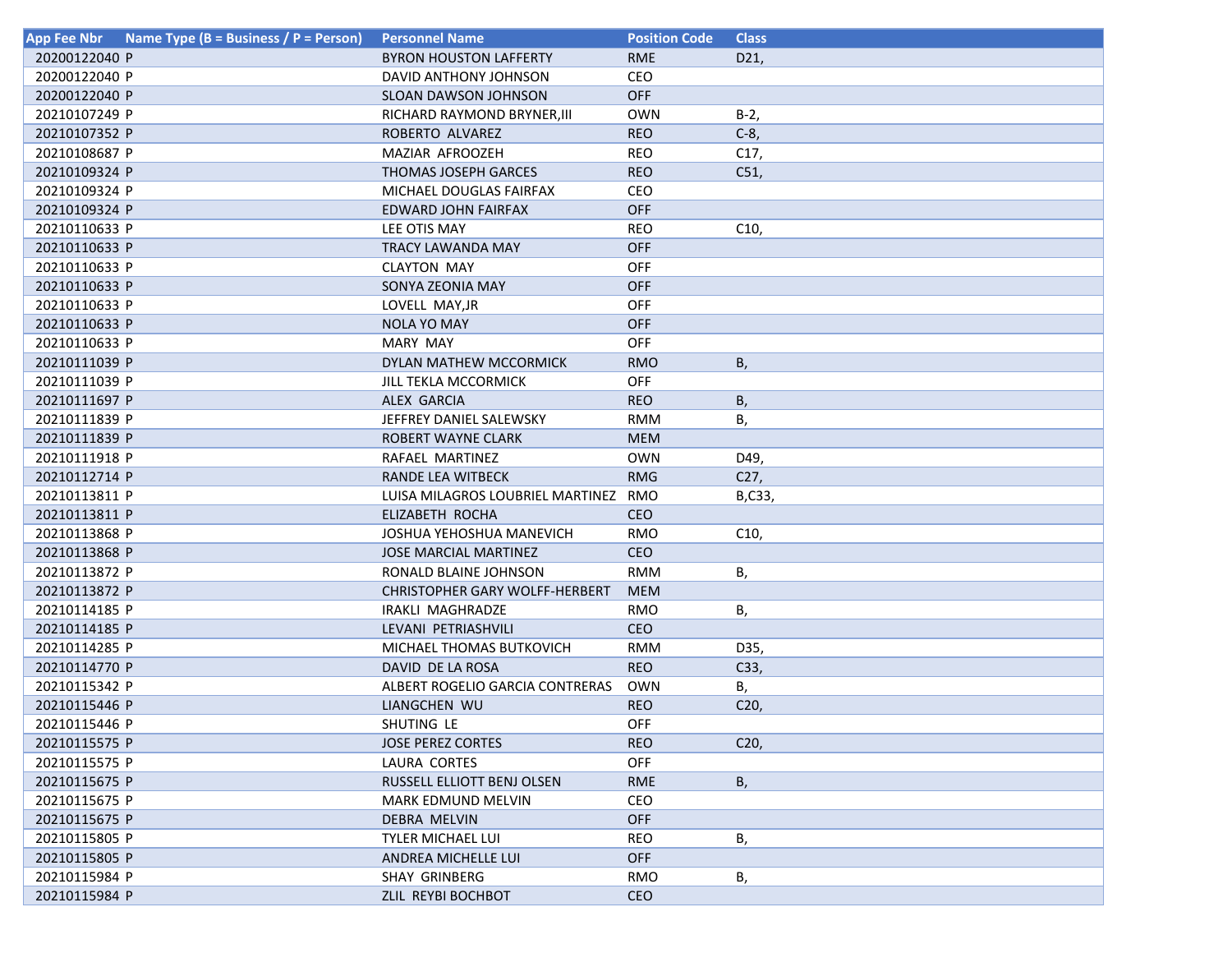| 20210116032 P | CHRISTOPHER MICHAEL CLINTON          | <b>RMM</b> | C10,            |
|---------------|--------------------------------------|------------|-----------------|
| 20210116032 P | ANNA LEIGH SALCONE                   | <b>MEM</b> |                 |
| 20210116108 P | FREDDY TOMAS LOZANO                  | REO        | C <sub>20</sub> |
| 20210116236 P | DAVID RANDALL MARQUIS                | <b>OWN</b> | $C-6$           |
| 20210116735 P | EVERARDO CHAVEZ PINA                 | <b>OWN</b> | A, B, C36,      |
| 20210116869 P | MARTIN GUADALUPE TURRUBIATES, JR RMO |            | А,              |
| 20210116869 P | RUBEN MARQUEZ CERVANTES              | REO        | $B, C-8$        |
| 20210116869 P | RUBEN CERVANTES, JR                  | <b>OFF</b> |                 |
| 20210116869 P | LEONARDA CERVANTES                   | <b>OFF</b> |                 |
| 20210117363 P | DENNIS MICHAEL ACOSTA                | <b>OWN</b> | В,              |
| 20210117441 P | JULIO ALEJANDRO GUERRA OCHOA         | <b>REO</b> | C36,C16,        |
| 20210117471 P | STEVEN MICAH EDRINGTON               | <b>REO</b> | В,              |
| 20210117757 P | <b>GERARDO PERALTA, JR</b>           | <b>OWN</b> | C33,            |
| 20210117955 P | <b>FRANK TICAS</b>                   | <b>REO</b> | В,              |
| 20210117955 P | <b>ISAAC RAMOS ACOSTA</b>            | OFF        |                 |
| 20210117976 P | KEVIN DERIDIAN ACOSTA MUNIZ          | <b>OWN</b> | C <sub>15</sub> |
| 20210118151 P | FREDERICK JOHN GERLACH               | <b>OWN</b> | C10,            |
| 20210118224 P | ANGEL GONZALEZ ARANDA                | <b>OWN</b> | C10,            |
| 20210118414 P | HOWARD BRUCE BRANDT, II              | <b>RMO</b> | D52, D28,       |
| 20210118414 P | AMBER MICHELLE BRANDT                | <b>OFF</b> |                 |
| 20210118480 P | BRYAN KEITH HEIMSTEAD                | RMO        | C12,            |
| 20210118480 P | <b>CHERYL LYNN WARN</b>              | CEO        |                 |
| 20210118480 P | JESSE RYAN WARN                      | OFF        |                 |
| 20210118485 P | ROBERT LEE FIELDS                    | <b>REO</b> | Β,              |
| 20210118485 P | KIMBERLY BETH BRADEN                 | <b>OFF</b> |                 |
| 20210118485 P | JERRY LEE FIELDS                     | OFF        |                 |
| 20210118649 P | EDUARDO LOPEZ                        | <b>RMM</b> | Β,              |
| 20210118656 P | ANDREW ANTHONY BLANCO                | <b>REO</b> | $C-9$           |
| 20210118681 P | ZI HUI YANG                          | <b>REO</b> | B,C-7,C10,C36,  |
| 20210118681 P | <b>TERRENCE JIANG</b>                | CEO        |                 |
| 20210118921 P | RAFAEL DIAZ CAMACHO                  | <b>RMO</b> | Β,              |
| 20210118921 P | RAPHAEL DIAZ, JR                     | <b>OFF</b> |                 |
| 20210118943 P | SAMUEL SCOTT EWING                   | <b>OWN</b> | $B-2$           |
| 20210118963 P | PEDRAM GERAFIAN                      | <b>RMO</b> | $B-2$ ,         |
| 20210118963 P | AMIN ABDOLLAHISANI                   | CEO        |                 |
| 20210119207 P | <b>KYLE ANDREW CATALANO</b>          | <b>RMO</b> | Β,              |
| 20210119207 P | SHYTONA DAWN CATALANO                | CEO        |                 |
| 20210119240 P | SALVADORE SIMPSON SERIO              | <b>REO</b> | C36,            |
| 20210119273 P | CHRISTOPHER ANH CAOHUYNH             | <b>REO</b> | C46,            |
| 20210119273 P | PETER TRANG MAC                      | <b>OFF</b> |                 |
| 20210119273 P | <b>CHARLIE CHAU NGUYEN</b>           | OFF        |                 |
| 20210119273 P | DAVID TRAN                           | OFF        |                 |
| 20210119274 P | DAVID LOPEZ-YANEZ                    | <b>REO</b> | $C-5,B$         |
| 20210119334 P | SANTOS ENRIQUE CASTILLO              | <b>REO</b> | В,              |
| 20210119395 P | DAVID ALLEN BAKER                    | <b>OWN</b> | C54,            |
| 20210119413 P | <b>MARK JOSEPH ROSSI</b>             | <b>OWN</b> | А,              |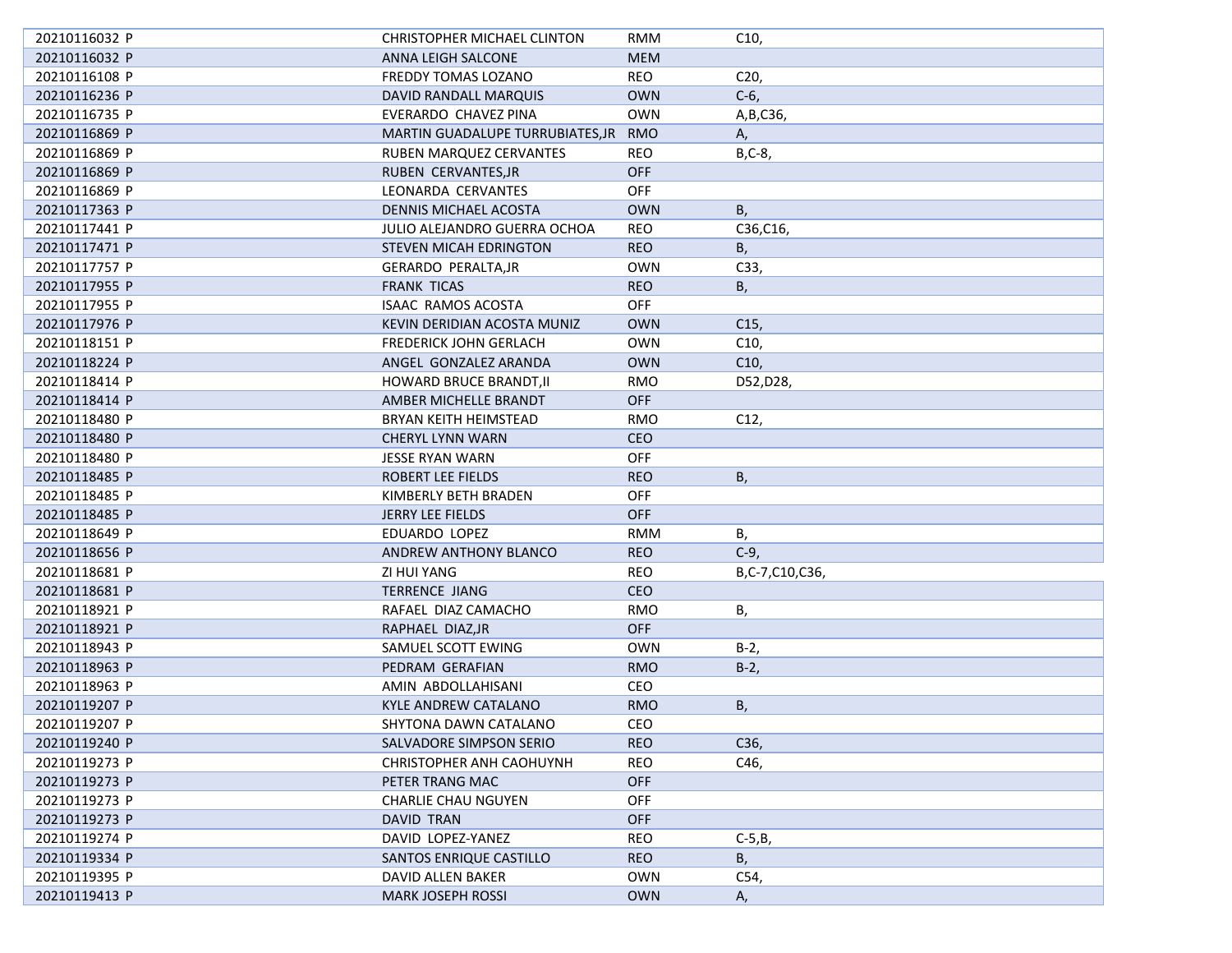| 20210119425 P | GUSTAVO ELVIN ANDY LARA SOSA   | REO        | C10, D42,       |
|---------------|--------------------------------|------------|-----------------|
| 20210119439 P | <b>JAMES OLIVER SMITH</b>      | <b>OWN</b> | В,              |
| 20210119440 P | ARNALDO D'ALFONSO              | <b>OWN</b> | C10,            |
| 20210119584 P | JOSE RAMIREZ - RAMIREZ         | <b>OWN</b> | C54,            |
| 20210119588 P | ARSENIO MORALES DONIS          | <b>OWN</b> | В,              |
| 20210119590 P | ALEJANDRO MARTINEZ GARCIA      | <b>REO</b> | $C-5$ ,         |
| 20210119590 P | NANCY MARTINEZ CASTRO          | <b>OFF</b> |                 |
| 20210119590 P | LETICIA CASTRO ENRIQUEZ        | OFF        |                 |
| 20210119592 P | <b>TRAVIS WAYNE WEBB</b>       | <b>REO</b> | C <sub>20</sub> |
| 20210119593 P | DANIEL GAYTAN                  | <b>OWN</b> | C33,            |
| 20210119628 P | JACOB CLAY STIVERS             | REO        | В,              |
| 20210119628 P | <b>SHANEY SUE STIVERS</b>      | <b>OFF</b> |                 |
| 20210119652 P | RYAN LEIGH HYLAND              | REO        | C20, C38,       |
| 20210119656 P | NATHANIEL URIAH MCBROOME       | <b>OWN</b> | C32,            |
| 20210119711 P | <b>GARY JAMES KRZAKALA</b>     | <b>REO</b> | В,              |
| 20210119755 P | ALEJANDRA AVINA                | <b>RMG</b> | C27,            |
| 20210119757 P | DAVID EUGENE BARACKMAN, II     | <b>REO</b> | В,              |
| 20210119759 P | <b>JOSE JESUS REYES</b>        | <b>OWN</b> | C33,            |
| 20210119773 P | <b>BRETT GERALD WOOLLEY</b>    | <b>RMM</b> | C <sub>13</sub> |
| 20210119774 P | ALEXANDRO BARRAZA              | <b>OWN</b> | C <sub>27</sub> |
| 20210119775 P | PAUL ANDREW GAMBOA             | <b>OWN</b> | C <sub>20</sub> |
| 20210119776 P | <b>JAMES ROBERT JONES</b>      | <b>RME</b> | C10,            |
| 20210119776 P | <b>JON PETER BILLOW</b>        | OFF        |                 |
| 20210119776 P | <b>CHAD JOSEPH FISTER</b>      | <b>OFF</b> |                 |
| 20210119776 P | MATTHEW DOUD YASKOVIC          | <b>OFF</b> |                 |
| 20210119809 P | CARMEN VICTORIA GARCIA VIVAS   | <b>OWN</b> | C <sub>20</sub> |
| 20210119811 P | DAVID AMADOR                   | <b>OWN</b> | Β,              |
| 20210119871 P | <b>WELDON BARNEY LEE, JR</b>   | <b>REO</b> | B,C54,          |
| 20210119871 P | <b>RENEE MARIE FRYAR</b>       | <b>OFF</b> |                 |
| 20210119904 P | ALFREDO PADILLA                | <b>OWN</b> | В,              |
| 20210119906 P | ALEX DIAZ                      | <b>OWN</b> | C10,            |
| 20210119908 P | MARIO ALBERTO ESPINOZA QUEZADA | <b>OWN</b> | D12,            |
| 20210119909 P | FENGGUANG HAO                  | <b>OWN</b> | C <sub>20</sub> |
| 20210119911 P | VADIM HASHIMOV                 | <b>OWN</b> | C <sub>20</sub> |
| 20210119912 P | <b>ANTONIO IRVING BENITEZ</b>  | <b>OWN</b> | D28,            |
| 20210119913 P | SHANE PATRICK DUGA MCCALLON, N | <b>OWN</b> | D49,            |
| 20210119914 P | ERIBERTO TORRES GURROLA        | <b>OWN</b> | C36,            |
| 20210119917 P | JAY CHARLES MCELEARNEY         | <b>OWN</b> | C33,            |
| 20210119921 P | RUDY OTTONIEL RODAS LOPEZ      | REO        | C10,            |
| 20210119921 P | CARLOS JOSUE BOJ LOPEZ         | OFF        |                 |
| 20210119930 P | <b>MOON KYEONG KIM</b>         | <b>OWN</b> | В,              |
| 20210119932 P | KURT WILLIAM SUTZKO, SR        | <b>OWN</b> | Β,              |
| 20210119936 P | SAUL POBLETE-APARICIO          | REO        | В,              |
| 20210119937 P | AMIR ESCARCEGA GONZALEZ        | <b>REO</b> | C15,            |
| 20210119938 P | PEDRO MARCIAL                  | <b>OWN</b> | В,              |
| 20210119940 P | MICHAEL ANDREW MASSEY          | <b>REO</b> | $C-8$ ,         |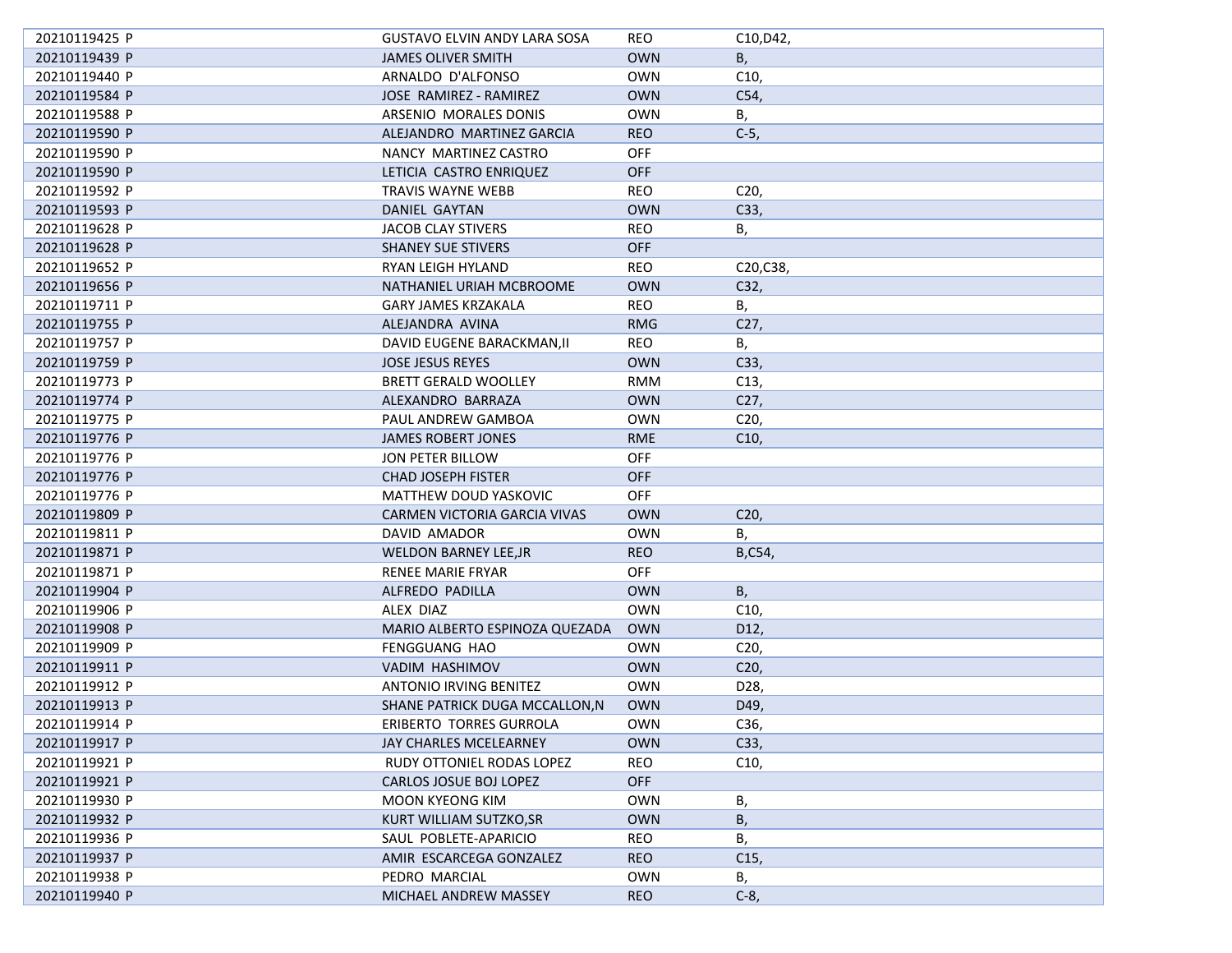| 20210119940 P | <b>LOAY NEZAR HANTHEL</b>        | <b>OFF</b> |                 |
|---------------|----------------------------------|------------|-----------------|
| 20210119943 P | RICHARD ADAMS HALL               | <b>OWN</b> | Β,              |
| 20210119945 P | BRUCE ALFRED GUCKERT, JR         | <b>OWN</b> | В,              |
| 20210119948 P | RICHARD MICHAEL ALATORRE         | <b>OWN</b> | C10,            |
| 20210119952 P | JARED MATTHEW TREW               | <b>OWN</b> | В,              |
| 20210119957 P | <b>CHAD ROBERT WARREN</b>        | <b>OWN</b> | C10             |
| 20210119958 P | DERRICK JAMES SANTIAGO           | <b>OWN</b> | C36,            |
| 20210119962 P | RAFAEL GARZON AVENDANO           | <b>OWN</b> | C33,            |
| 20210119963 P | RICARDO ISMAEL RODRIGUEZ         | <b>OWN</b> | C13,            |
| 20210119966 P | JEDIDIAH DANIEL ACKERMAN         | <b>OWN</b> | C <sub>20</sub> |
| 20210119967 P | STEPHEN NG                       | <b>OWN</b> | В,              |
| 20210119970 P | RALPH MAURICE DOUGLAS, II        | <b>RMM</b> | В,              |
| 20210120063 P | LEONARDO CONTRERAS               | REO        | В,              |
| 20210120064 P | DAVID FRANCIS FLYNN              | <b>RMO</b> | Β,              |
| 20210120064 P | <b>BRIAN WARD VEIT</b>           | CEO        |                 |
| 20210120106 P | MILAN PETRENCIK                  | <b>REO</b> | В,              |
| 20210120223 P | ARISTEO IGNACIO LEMUS HERNANDEZ  | OWN        | D41,            |
| 20210120225 P | MIGUEL ANDRES SERRANO            | <b>OWN</b> | C57,            |
| 20210120700 P | <b>MARVIN LEWIS DINOVITZ</b>     | RMO        | В,              |
| 20210120700 P | <b>GARY LANDON WORTHINGTON</b>   | <b>CEO</b> |                 |
| 20210120700 P | SHELLEY NAN CHILTON              | <b>OFF</b> |                 |
| 20210203148 P | <b>DON CORNELL JACKSON</b>       | <b>OWN</b> | D38,            |
| 20210203657 P | CARLO PETER BALDACCHINO          | RMO        | В,              |
| 20210204659 P | ROBERT WILLARD GILMORE           | <b>RME</b> | Β,              |
| 20210204871 P | RODOLFO ALBERTO CAMARENA         | RME        | C10,            |
| 20210204905 P | <b>GRAHAM HARVEY HOULSTON</b>    | <b>RME</b> | В,              |
| 20210205104 P | WILLIAM ANTONIO HO               | REO        | C <sub>15</sub> |
| 20210205107 P | <b>HECTOR GALLEGOS</b>           | <b>REO</b> | Β,              |
| 20210205207 P | VALERIE JEAN O'CONNOR            | <b>REO</b> | В,              |
| 20210205506 P | <b>BENNY MICHAEL</b>             | <b>REO</b> | В,              |
| 20210205580 P | JOHN GEORGE MEYERS               | RME        | C10,            |
| 20210205631 P | <b>WILLIAM ENWRIGHT HEUSLEIN</b> | <b>REO</b> | C10             |
| 20210205690 P | PATRICK EVAN BLACKWELL-BROWN     | <b>OWN</b> | В,              |
| 20210205833 P | KYLE WHITNEY BUSHON              | <b>RME</b> | D <sub>28</sub> |
| 20210205843 P | <b>CHARLES RAY ZELDENTHUIS</b>   | <b>RME</b> | А,              |
| 20210205847 P | <b>JESUS CUEVAS</b>              | <b>RMO</b> | A,B             |
| 20210205851 P | EDWARD JAMES SEVIGNY             | <b>RMO</b> | В,              |
| 20210205853 P | JARED DAVID FORD                 | <b>REO</b> | C39,            |
| 20210205891 P | SHAWN DENIS PHANEUF              | RMO        | C17,            |
| 20210205901 P | ARMANDO MENDEZ                   | <b>OWN</b> | D28,            |
| 20210205902 P | THOMAS OMAR MATHERS              | RMO        | C10,            |
| 20210205904 P | JOSEPH WILLIAM-NAPU KAHOALII     | <b>OWN</b> | В,              |
| 20210205927 P | DANIEL CORREA                    | <b>REO</b> | C31,            |
| 20210205929 P | <b>MARC JEAN MEHAWEJ</b>         | <b>REO</b> | $C-8$           |
| 20210205931 P | LANCE EDWARD MONTEROS            | RME        | $C-7,$          |
| 20210205934 P | <b>KENNETH JAMES TORRES</b>      | <b>REO</b> | А,              |